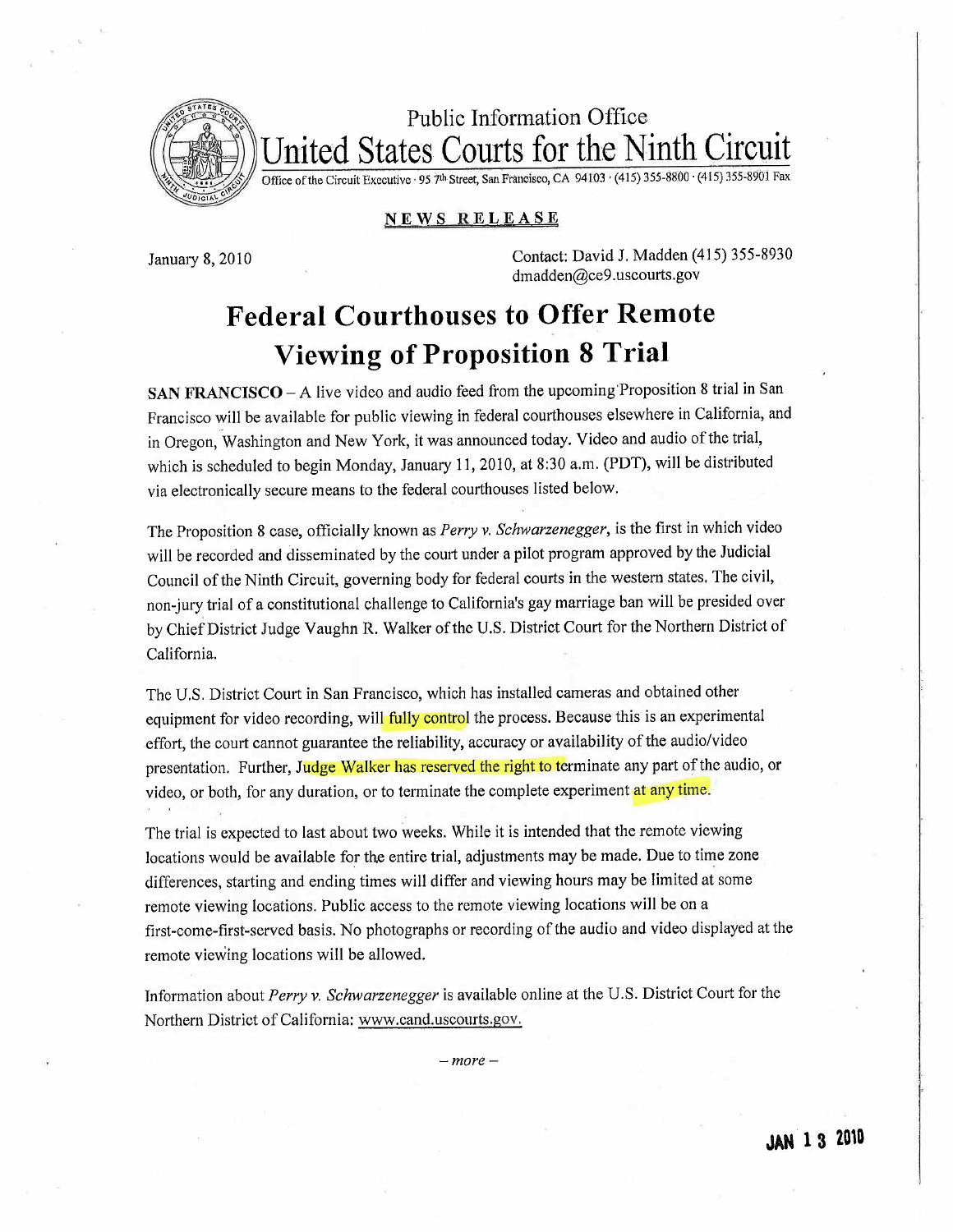## REMOTE VIEWING LOCATIONS

(Additional sites may be announced)

Perry v. Schwarzenneger Case No. 3:09-cv-02292 U.S. District Court for the Northern District of California

James R. Browning United States Courthouse 95 7th St. San Francisco, California Library Conference Room, First Floor

Wiliam K. Nakamura United States Courthouse 1010 Fifth Avenue Seattle, Washington. Courtroom One, Eighth Floor

United States Court of Appeals Pioneer Courthouse 700S.W. Sixth Avenue Portland, Oregon Courtroom, Second Floor

Theodore Roosevelt United States Courthouse 225 Cadman Plaza East Brooklyn, New York Courtroom SA South, Eighth Floor

Richard H. Chambers United States Courthouse 125 South Grand Avenue Pasadena, California Courtroom Three, First Floor

Contact: David J. Madden (415) 355~8930 dmadden@ce9.uscourts.gov

###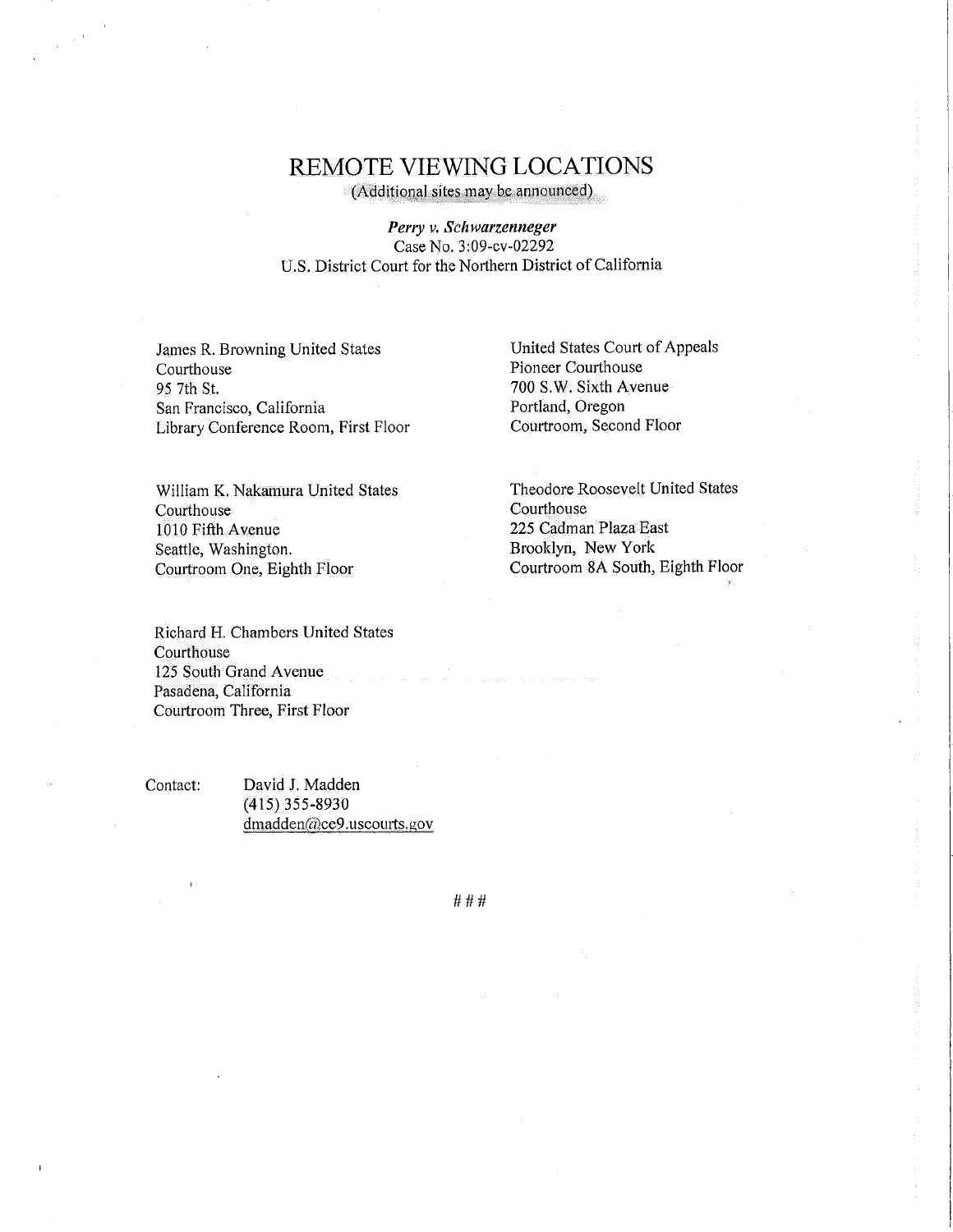http://www.ca9.uscourts.gov/datastore/general/2010/01/08/Prop8\_Remote\_Viewing\_Locations.pdf